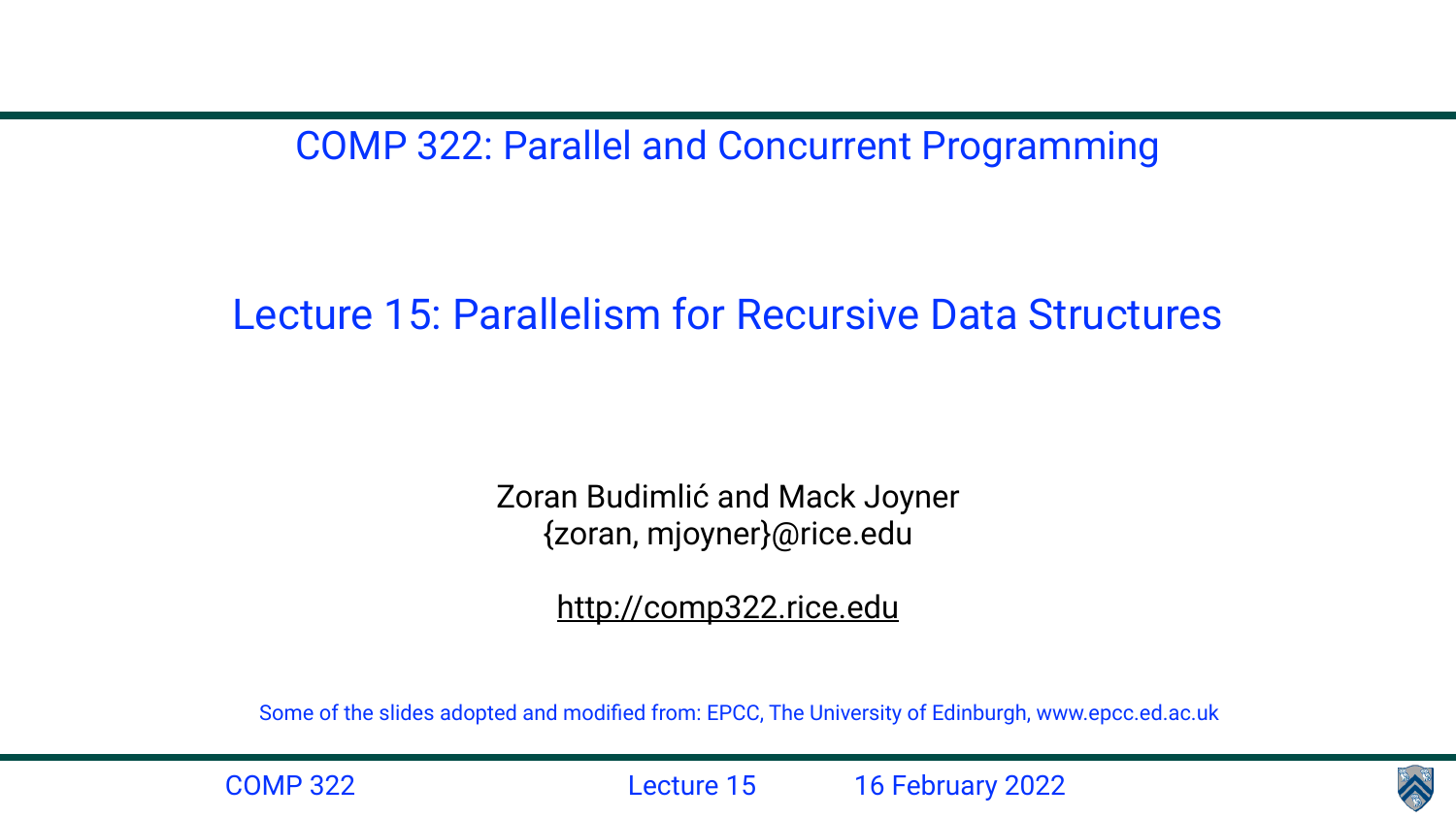

- Important general technique for designing algorithms
- In general, it follows the steps:
	- divide the problem into subproblems
	- recursively solve the subproblems
	- combine solutions to subproblems to get solution to original problem
- Works well for parallelization too
- *IF* the subproblems are independent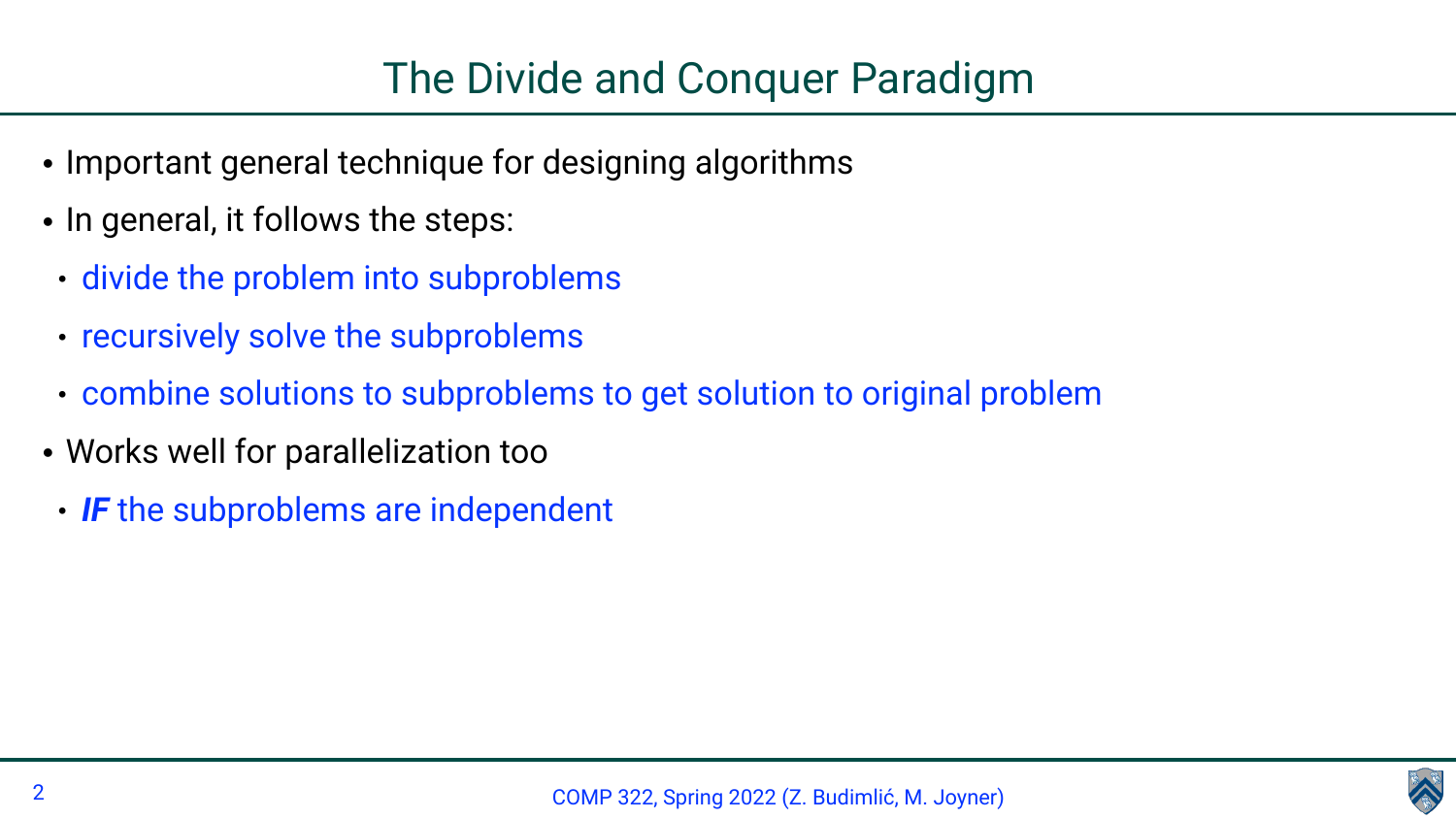



# Lab 4: Recursive Task Parallelism

**private static double** recursiveMaxParallel(**final double**[] inX, **final int** start, **final int** end)

**var** bottom = *future*(() → *recursiveMaxParallel*(inX, start, (end + start) / 2));

```
 throws SuspendableException 
\{if (end - start = 2) {
         doWork(1);
        \text{return } 1/\text{inX}[\text{end } - 1] + 1/\text{inX}[\text{start}];\} else if (end = start +1) {
         return 1/inX[start];
     } else {
         var top = future(() > recursiveMaxParallel(inX, (end+start) / 2, end));
        var bVal = bottom.get();
        var tVal = top.get();
         doWork(1);
         return bVal + tVal;
 }
}
```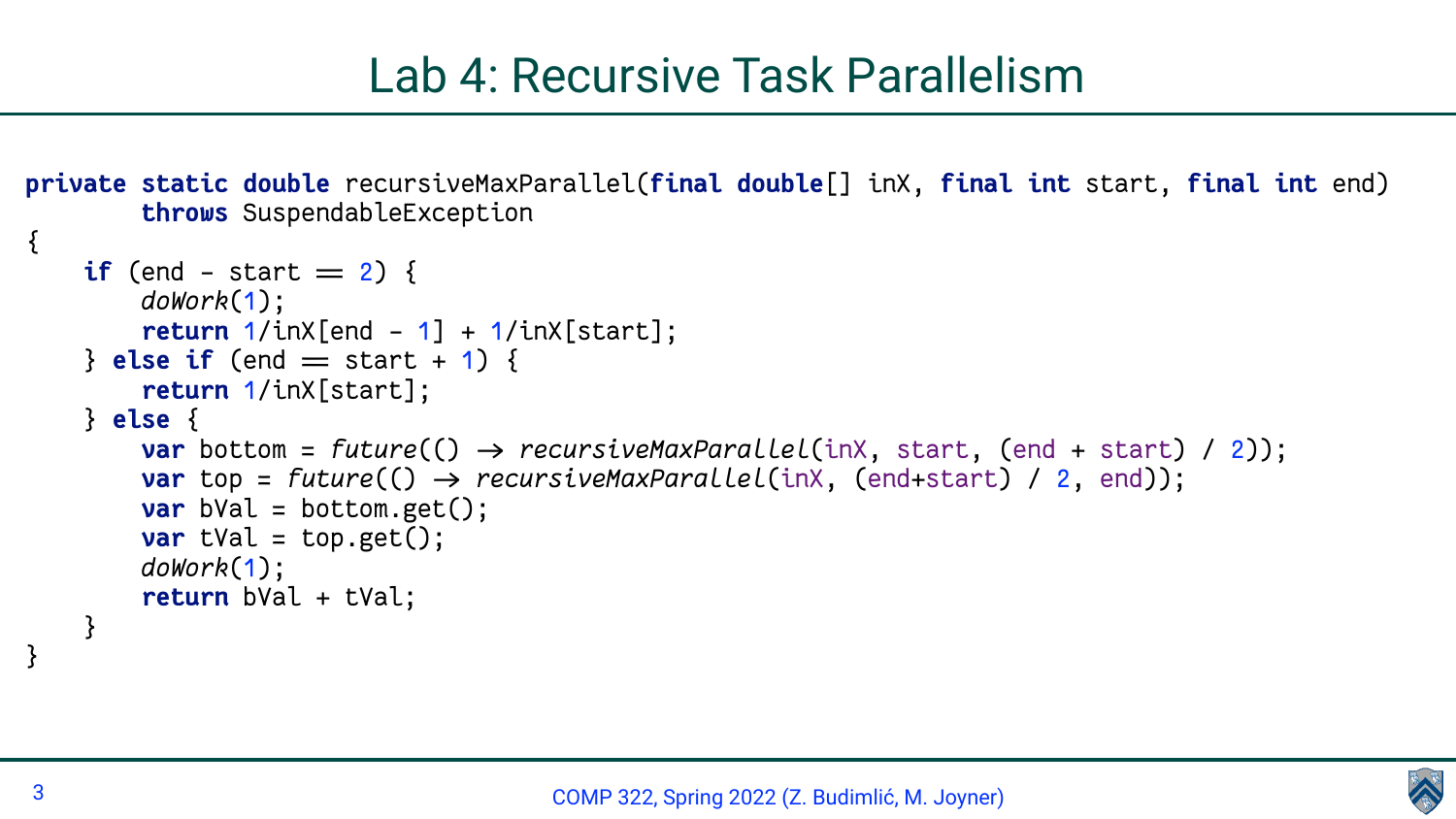



# Recursive Data

Given a problem described by an algorithm which involves moving through a recursive data structure in a seemingly sequential way, how can the algorithm be modified to expose parallelism?

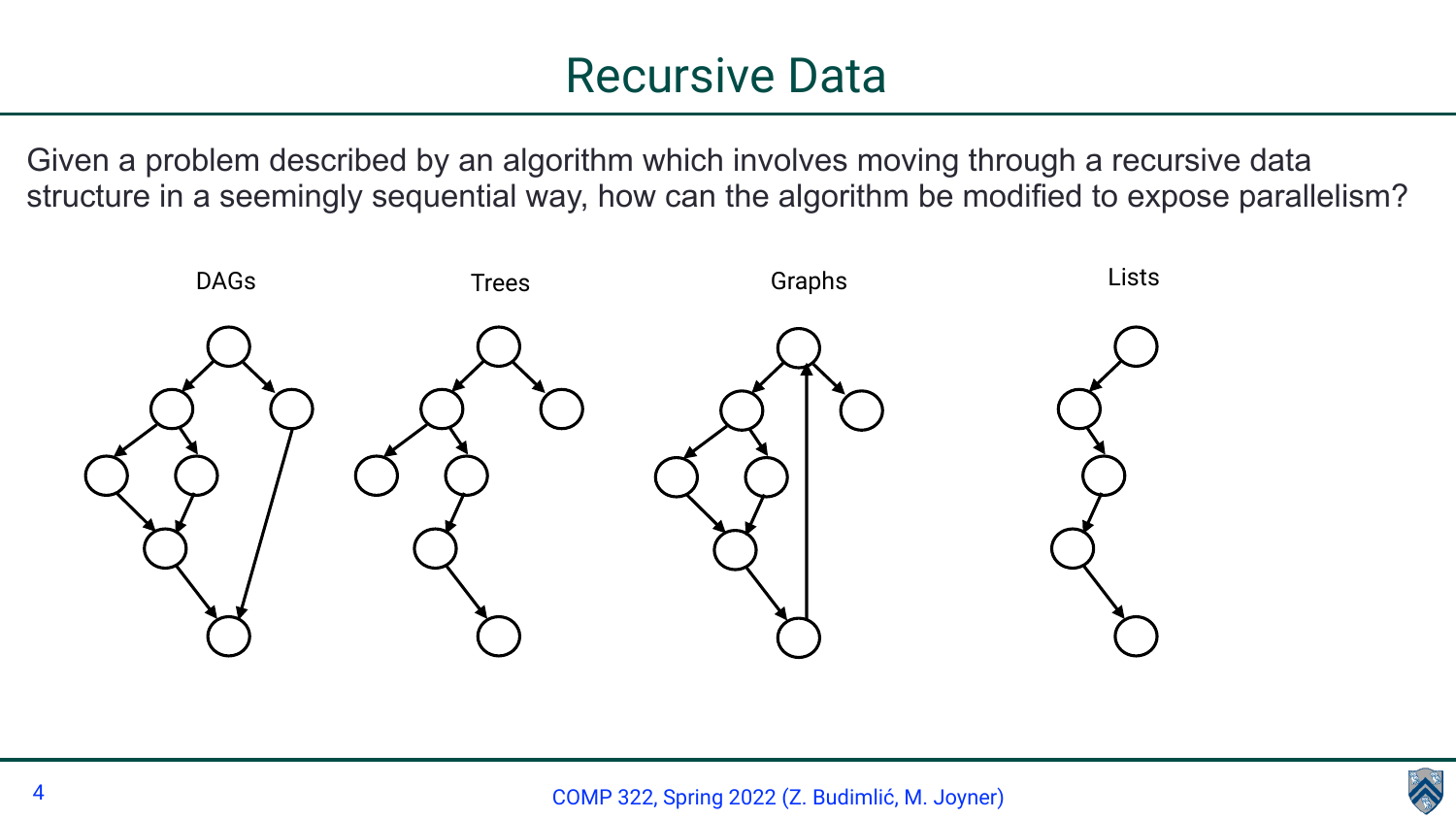

- Many problems with recursive data structures can be solved with Divide & Conquer If this can be used, use it. Other algorithms appear to have to move sequentially through the data structure and computing the result at each element.
- the data structure in turn, you can perform modified operations in parallel Also known as "Pointer Jumping" or "Recursive Doubling"

• It's often possible to re-cast your calculation so that instead of acting on each element in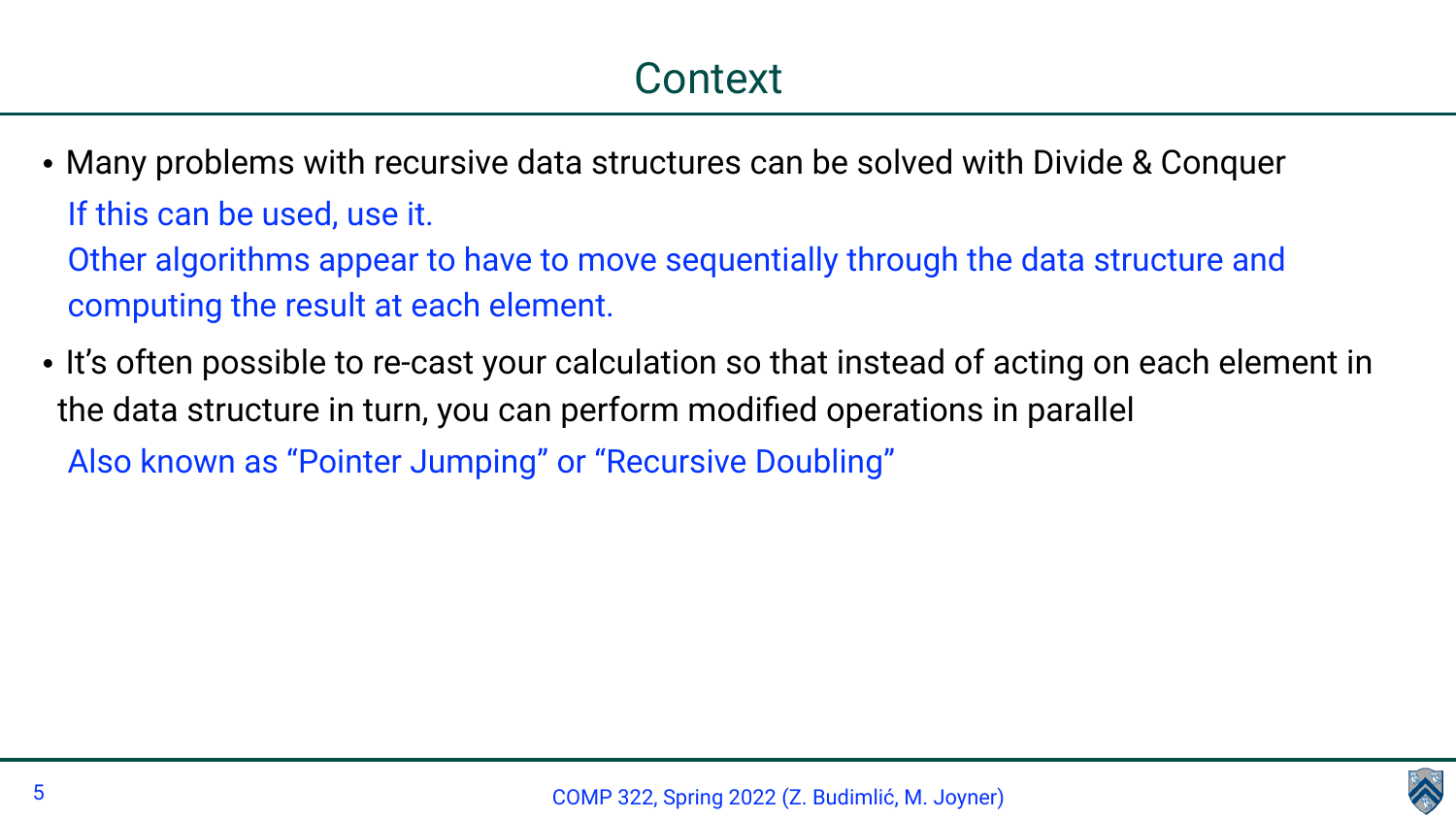



• Finding roots in a forest For each node in a forest, compute the root of the tree that contains that node Joseph JáJá: "An Introduction to Parallel Algorithms", 1992

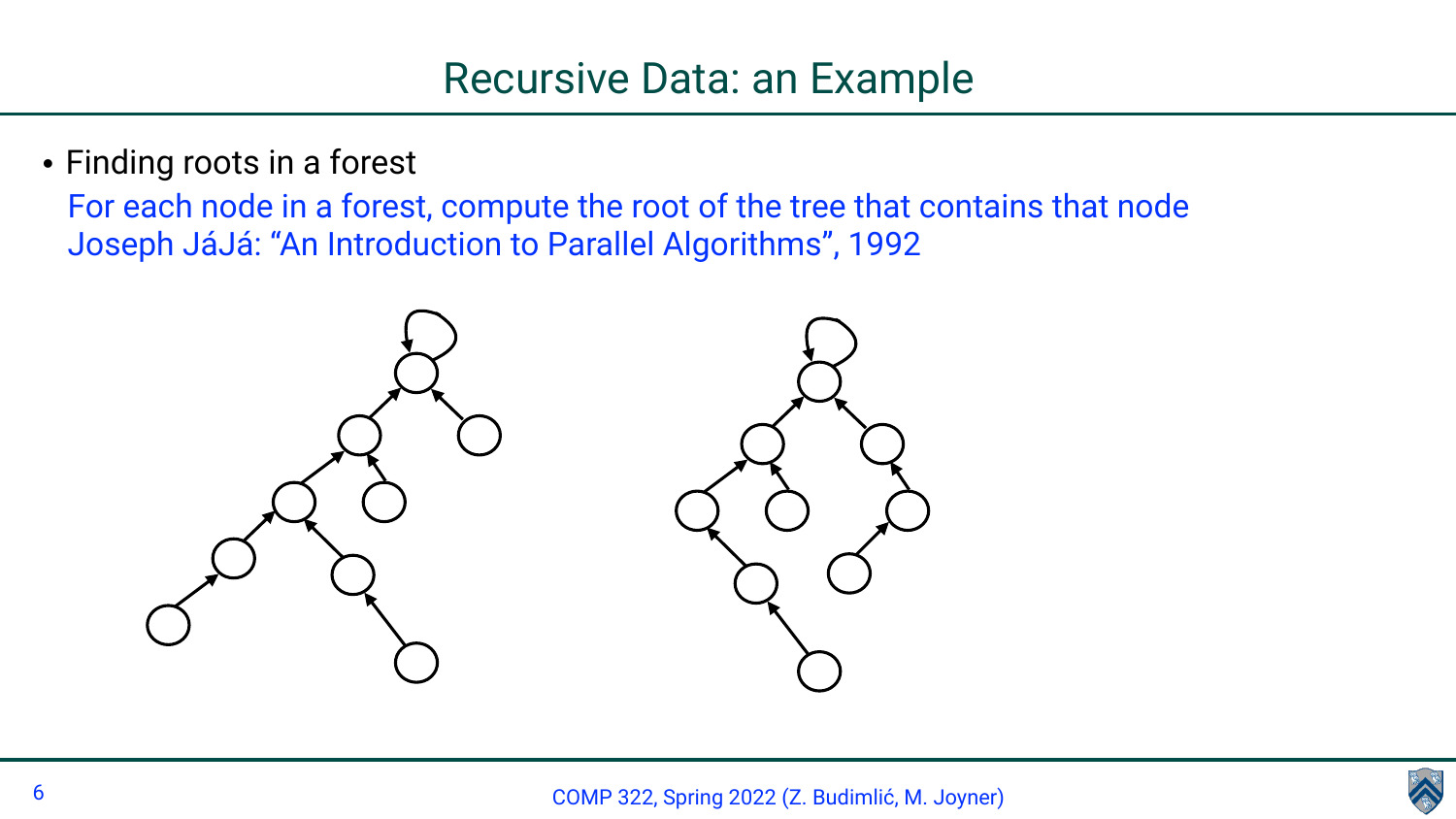

- Step 1: find the roots. O(n)
- Step 2: reverse the trees. O(n)
- Step 3: do a DFS, starting with the roots. Point each node you find to the root. O(n)



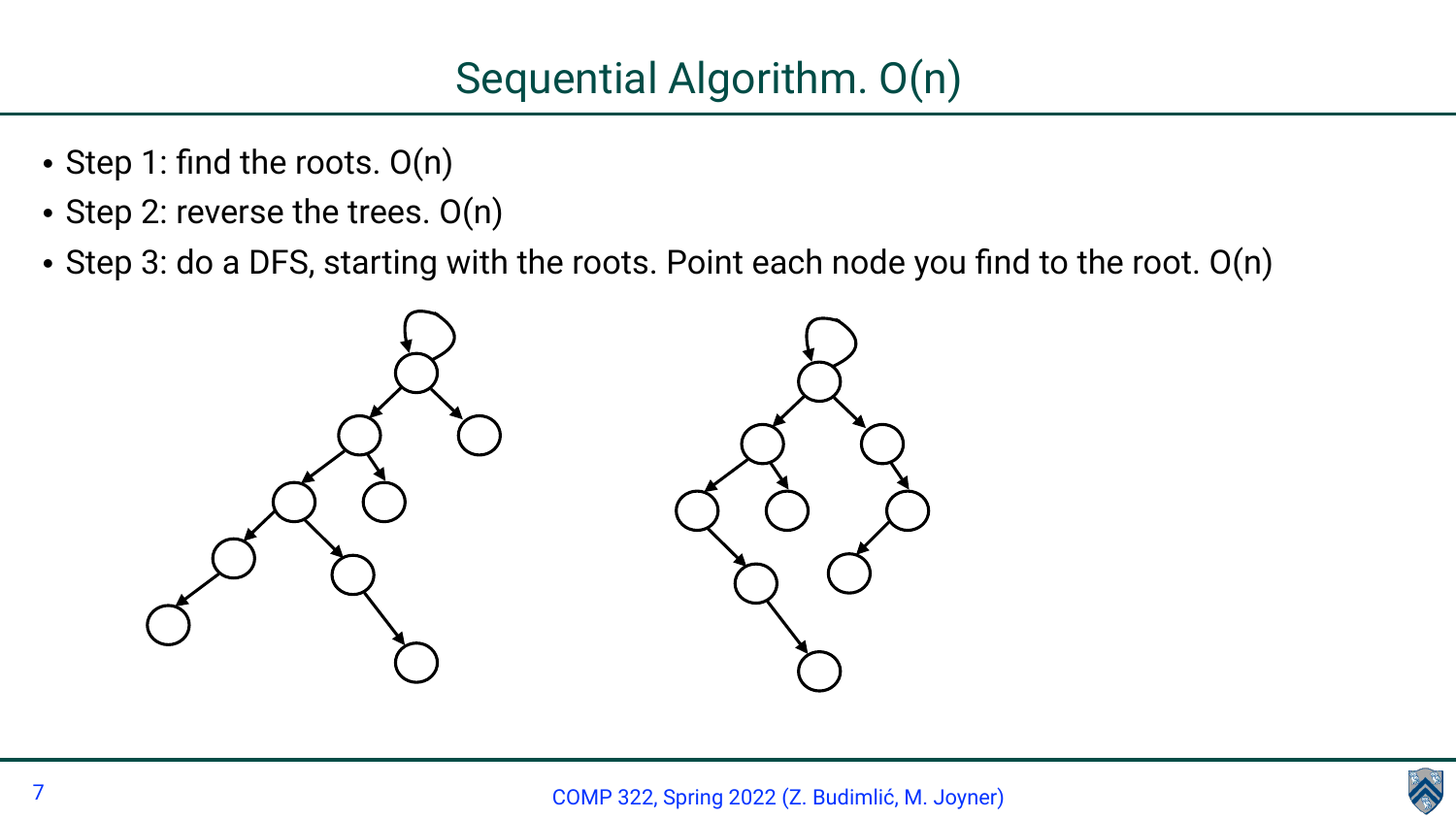

- Make a DDF out of each node's "root computed" feature
- Make a data-driven task that depends on parent
- Inside of the DDT, set the node's root to its parent's root
- Will process trees and subtrees in parallel, but performance heavily reliant on what the trees look like
- WORK:  $O(n)$ . CPL:  $O(h)$ , where h is the height of the tallest tree



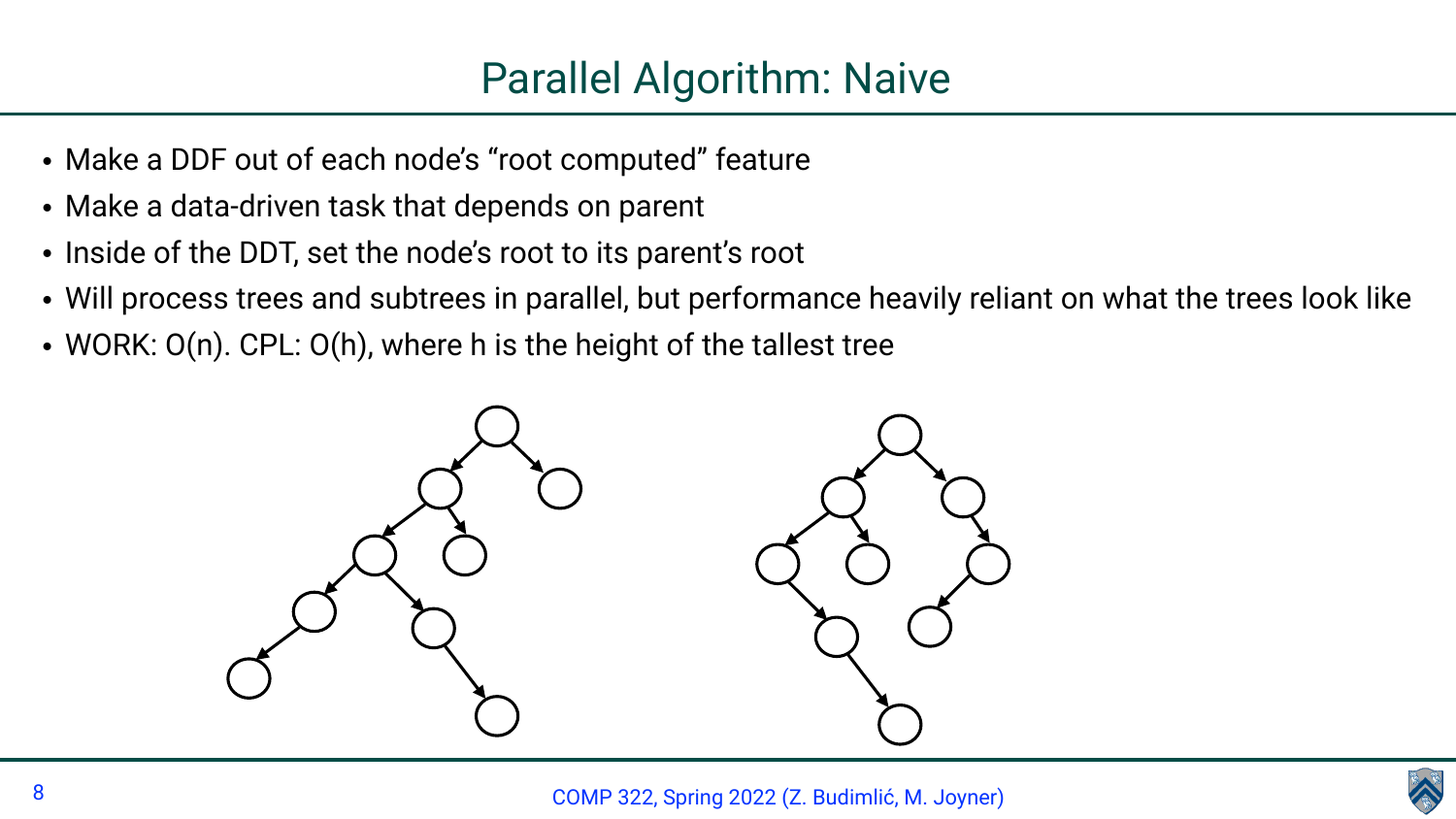

- Set each node's root to its parent
- For each node, set its root to its parent's root, if it exists
- This can all be done in parallel using N tasks



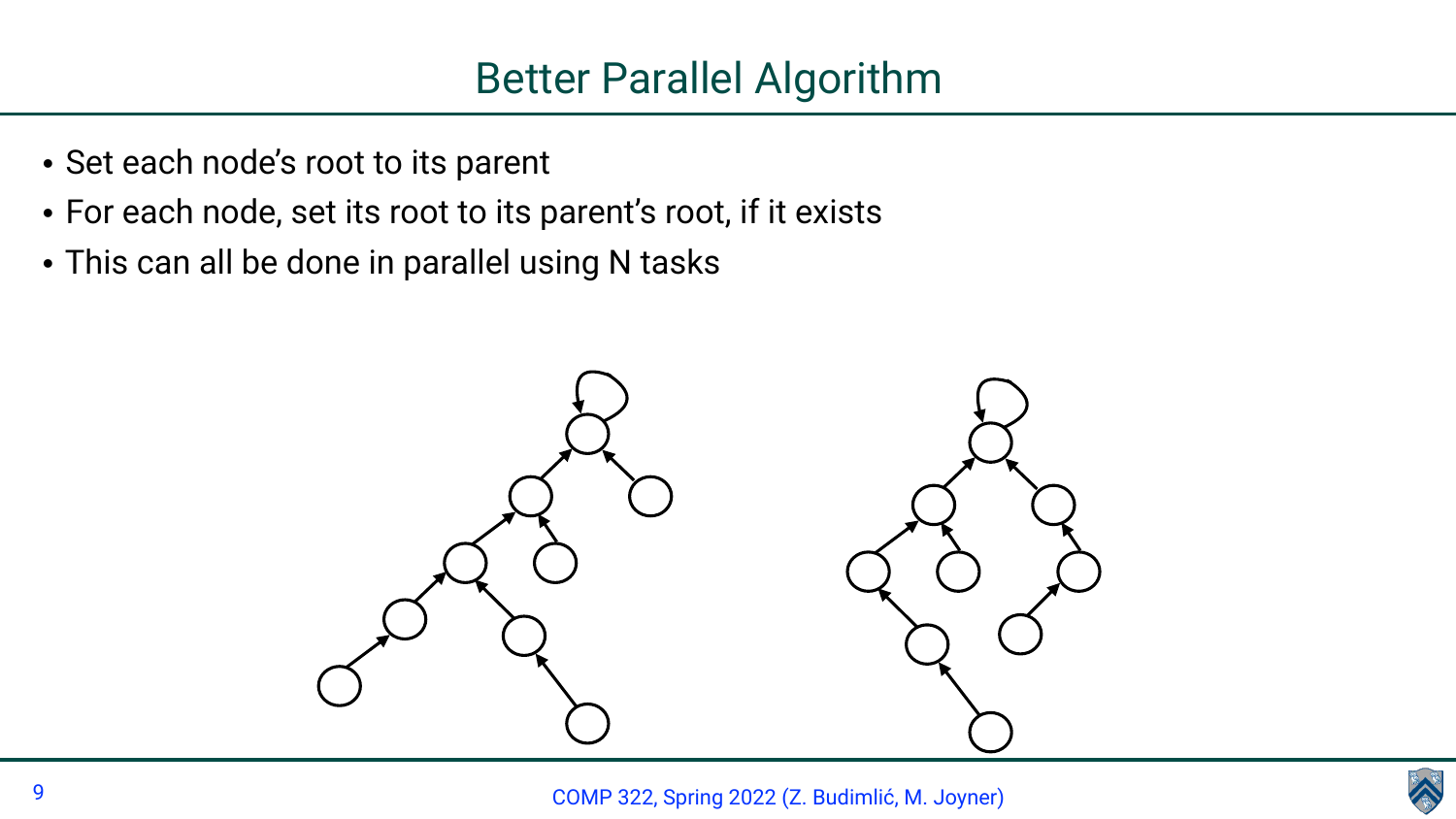

- For each node's root starts as its parent
- For each node, set its root to its parent's root, if it exists
- This can all be done in parallel using N tasks



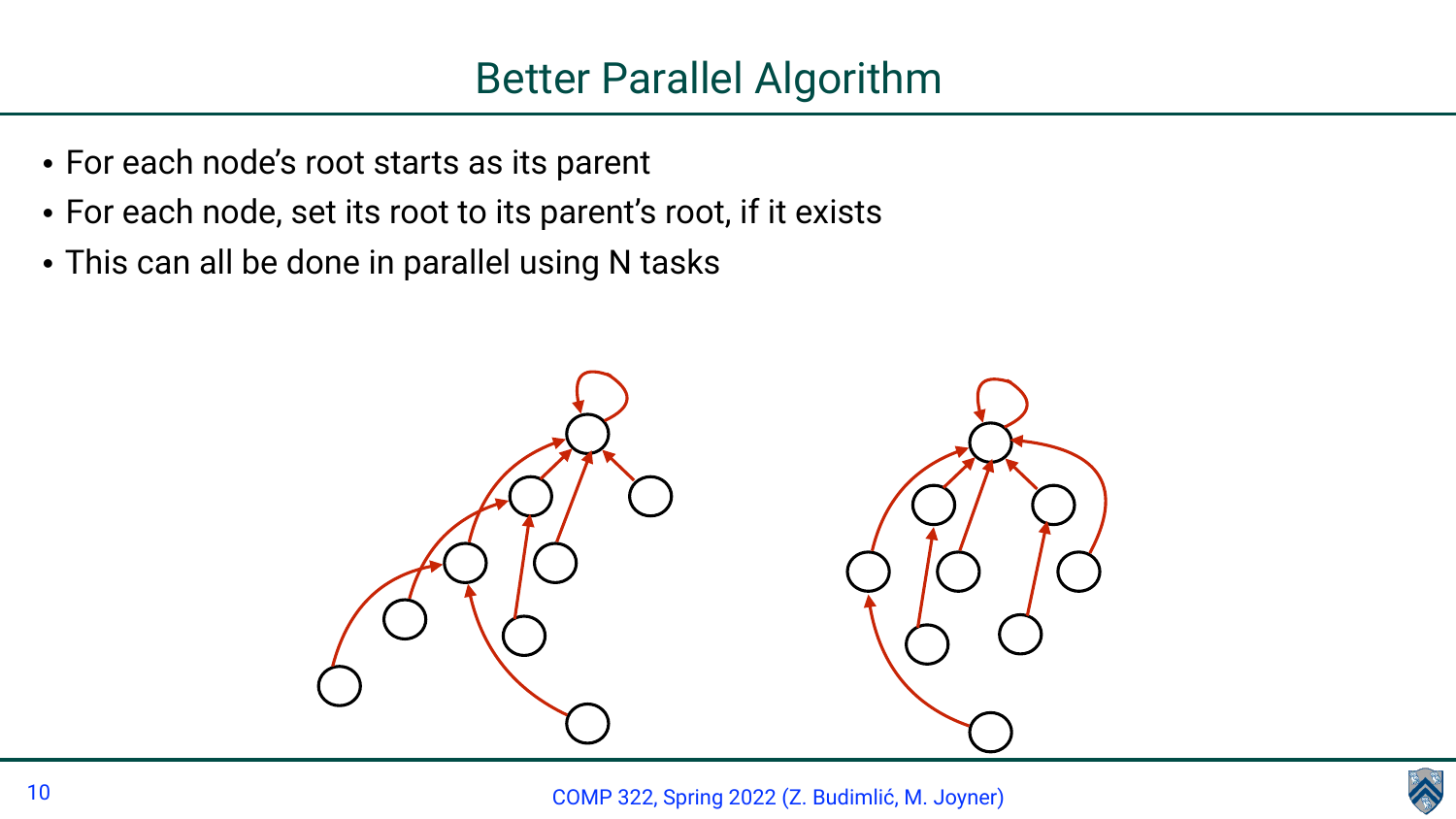

- Again:
- For each node, set its root to its parent's root, if it exists
- This can all be done in parallel using N tasks again
- Stop when no more updates can be done



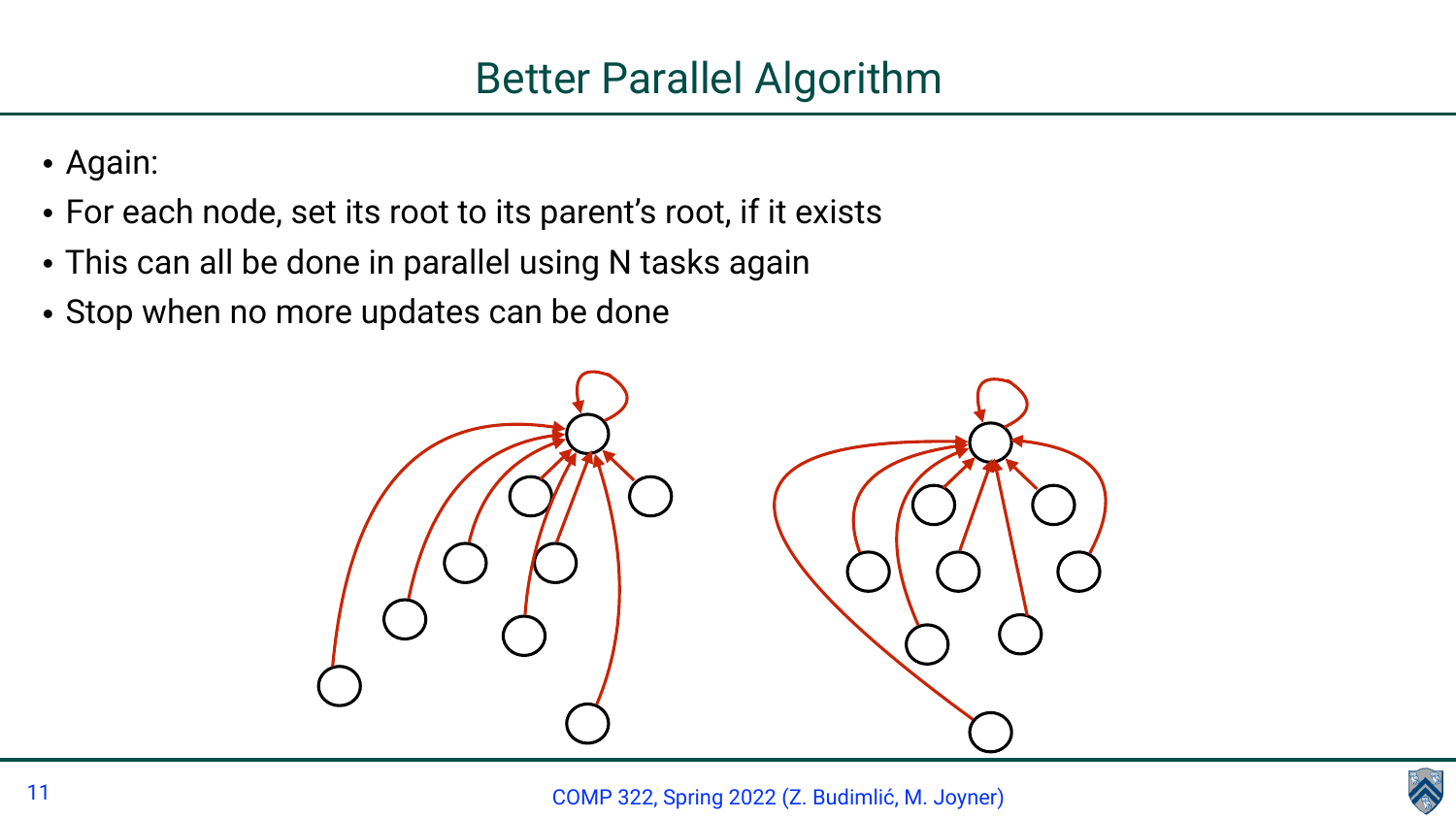- N tasks in each phase of the computation
- log(h) phases
- Total WORK: O(N log(h))
- $CPL: O(log(h))$
- By reshaping the algorithm, we have exposed additional parallelism • We are doing more work, but (hopefully) the added parallelism makes up for it
- 
- But be careful: there is a tipping point  $N = 1024$ , and  $h = N$ , ideal parallelism = 1024 With 1 cycle per task, and 1024 processors, we'll complete the work in 10 cycles But with less than 10 processors, we'll need more than 1024 cycles. Worse than sequential! 10 is the "break even" point



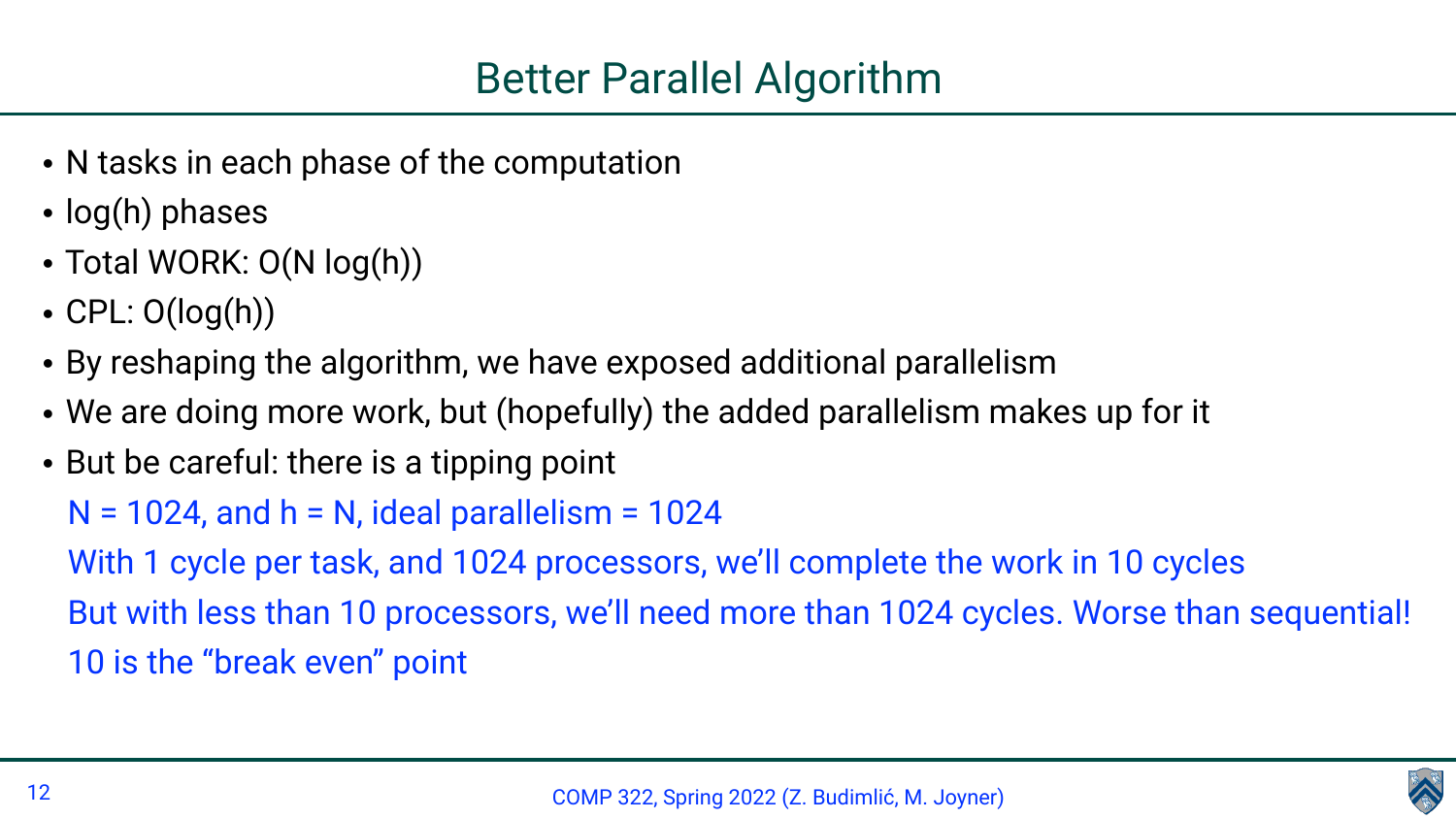

### Considerations

• Reformulating the problem to ensure that parts of the data structure can be operated on

- independently usually increases the total amount of work to be performed You have to consider this trade-off
- Reformulating the problem may be difficult In some cases maybe even impossible Often results in less-than intuitive design Harder to understand and maintain
- Exposed parallelism may be difficult to exploit Too fine-grained Requires too much copying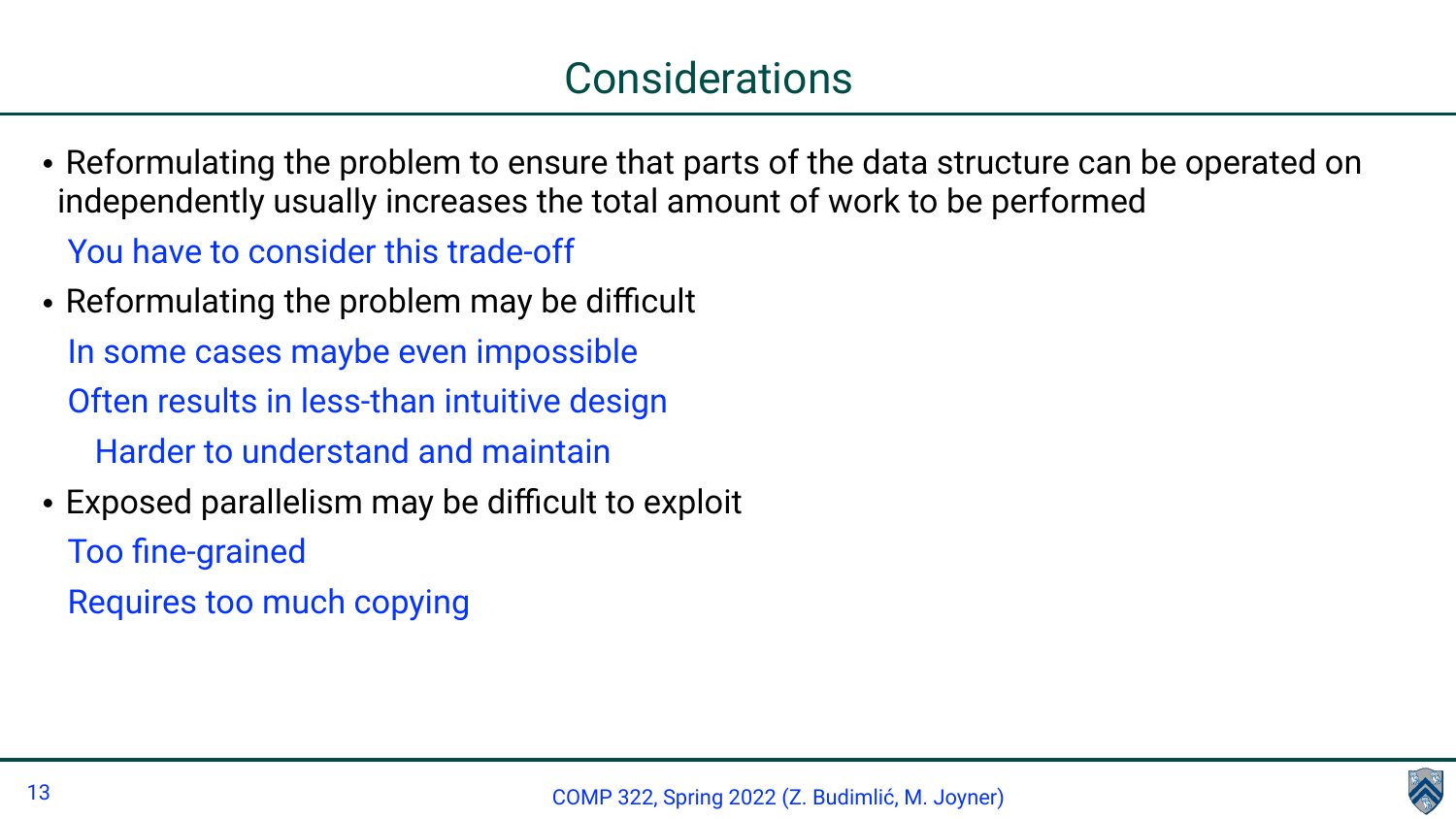- Difficult to express, but in general: Start from a single element of the data structure Try to find the solution for that element by a technique that does not involve waiting for the neighbouring elements to return a full solution, for example: Follow pointers of neighbouring elements without actually waiting for them to have computed their ultimate result Build up the final result from smaller calculations that can be done locally
- Features of the solution

- 
- Structure: Loop with finish around body, async for each element. Typical operations:
	-





Data Decomposition: Usually one element of the data structure per task "replace each element's successor with its successor's successor" Synchronization: Finish ensures each iteration completes before next one begins